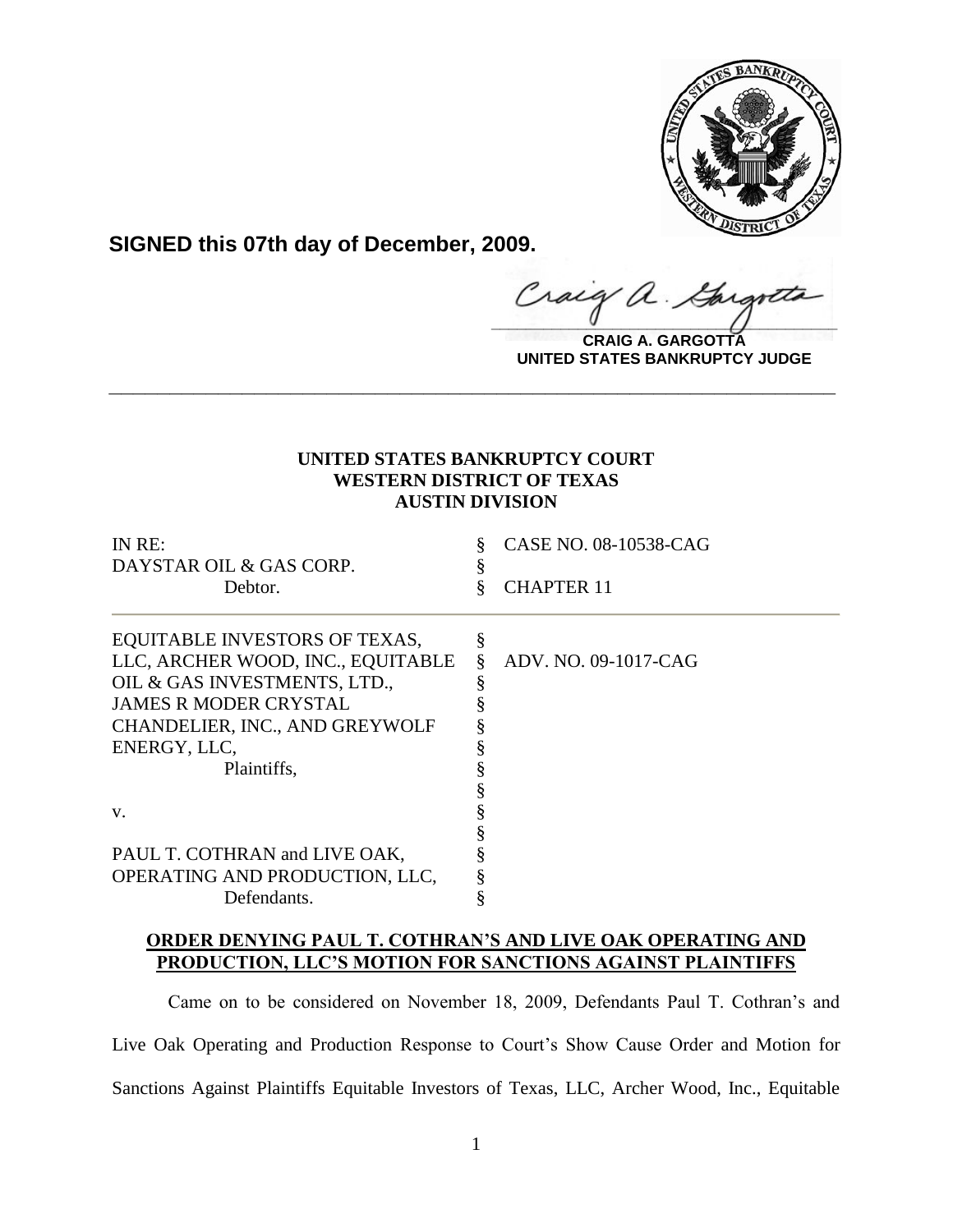Oil & Gas Investments, Ltd., James R. Moder Crystal Chandelier, Inc., and Greywolf Energy, LLC (the "Motion") (Doc. #26). Plaintiffs filed a Response opposing the requested relief (Doc. #29). After hearing the argument and pleading of counsel, the Court took the matter under advisement. This proceeding arises in a case referred to this Court by the Standing Order of Reference entered in this District, and is determined to be a core proceeding pursuant to 28 U.S.C. §157(b)(2)(A) (matters affecting the administration of the estate). The Court has jurisdiction pursuant to 28 U.S.C. §157 and §1334. The Court is authorized to enter final judgment in this proceeding. The following constitutes the Court's findings of fact and conclusions of law in accordance with Federal Rule of Bankruptcy Procedure 7052.

Plaintiffs filed this adversary proceeding seeking recovery of their investment in oil and gas properties operated by Defendants. Plaintiffs allege multiple causes of action that include, *inter alia*, fraud, breach of contract, misrepresentation, self-dealing, conversion, and unjust enrichment. In addition, Plaintiffs sought injunctive relief against the Defendants in the form of an "Expedited Application for Temporary Restraining Order" (Doc. #7). The request for injunctive relief was filed some four months after the original complaint. The premise to the request for injunctive relief was to prevent Defendants from "operating, transferring, or receiving direct proceeds on the Kostas wells without oversight from the Court." The request for temporary restraining order was reset to August 17, 2009, to allow Plaintiffs additional time to execute service on Defendant Paul T. Cothran. At that hearing, the Court denied the Plaintiffs' Request for Temporary Restraining Order, because there was insufficient evidence (no witnesses or supporting affidavits), and there was an unresolved question of Plaintiffs' standing to bring suit. Thereafter, Plaintiffs filed an Amended Complaint in which they added and deleted defendant parties (Doc. #18).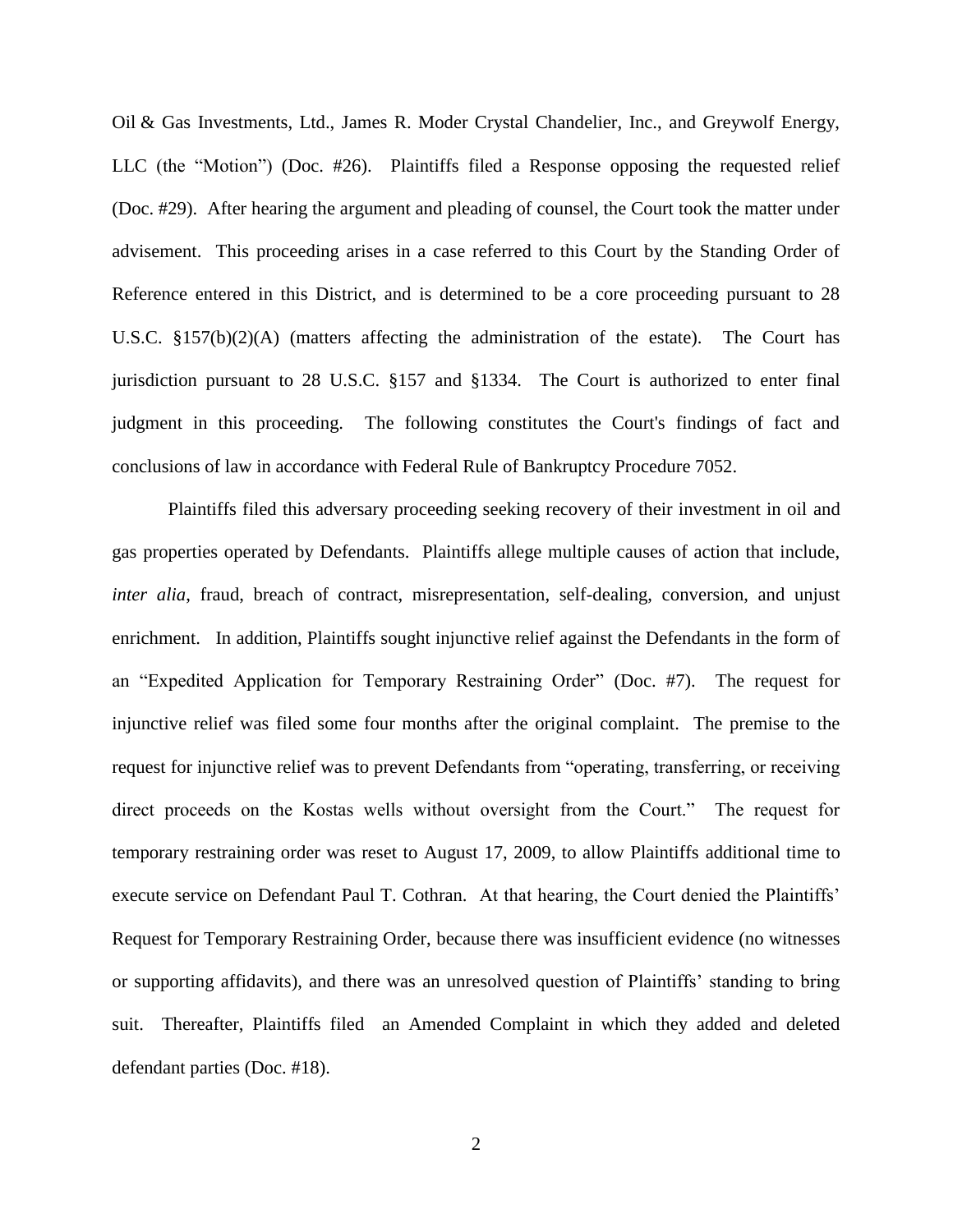Plaintiffs then filed an Amended Application for Temporary Restraining Order on or about October 15, 2009. The Court denied the Plaintiffs' Amended Application for Temporary Restraining Order without hearing, finding that the Application was deficient for failure to indicate if it was served on Defendants (Doc. #20). The Court also found that the Plaintiffs had not complied with Fed.R.Civ.Proc. 65(b) (made applicable to adversary proceedings under Fed.R.Bankr.Proc. 7065) by failing to file an affidavit or verified complaint showing the immediate and irreparable injury, loss, or damage, and a certification indicating what attempts Plaintiffs' counsel made in giving notice of the Application for Temporary Restraining Order or why notice would not be required.

Contemporaneous with the Court's denial of Plaintiffs' Amended Temporary Restraining Order, the Court issued its own Order to Show Cause Why Adversary Proceeding Should Not Be Dismissed for Lack of Jurisdiction because the Debtor was no longer a party to the adversary proceeding (Doc. #21). The Plaintiffs filed a Response indicating that absent the Chapter 7 Trustee's participation in the adversary proceeding (as the representative of the Chapter 7 estate), such that the estate was a party in interest, there was no basis for the adversary matter not to be dismissed (Doc. #25). Defendants also filed a Response to the Court's Show Cause Order (Doc. #26). In their Response, Defendants agreed that the Court had no jurisdiction given that the Debtor was not a party to the adversary proceeding and that the causes of action, if any, should be brought by the Debtor, and not the Plaintiffs.

In addition, the Defendants added a Motion for Sanctions in their Response to the Court's Show Cause Order against the Plaintiffs for filing frivolous and non-meritorious pleadings for which the Defendants had to respond and defend (Doc. #26). In support of their Motion for Sanctions, Defendants attached two letters detailing why the Plaintiffs' suit lacked merit and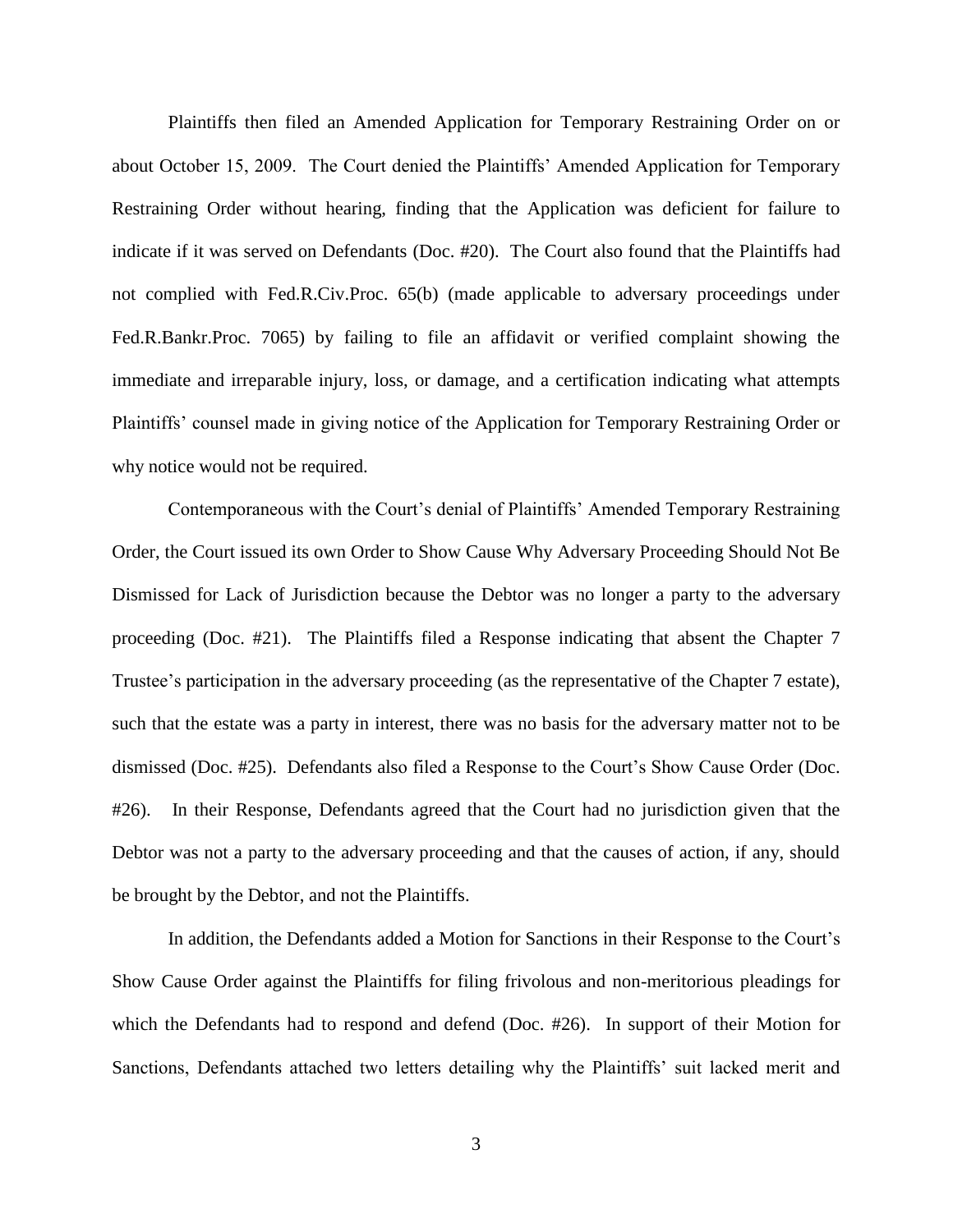advising Plaintiffs that sanctions would be requested should the Plaintiffs persist in their suit against Defendants. Plaintiffs filed a Response to Defendants' Motion for Sanctions (there was no separate motion for sanctions but rather a motion for sanctions and the Defendants' Response to the Court's Show Cause Order) stating that the Court had had jurisdiction of the case when it was originally filed and that the Plaintiffs' claims had merit (Doc. #29). The Plaintiffs also contended that sanctions were not warranted given the Plaintiffs' good faith assertions of claims against the Defendants and that nothing about Plaintiffs' conduct during the proceedings rose to the level of sanctions. At the hearing on the Court's Show Cause Order, Defendants produced their attorney time records in support of their contention that given the Plaintiffs' frivolous filings, Defendants should be awarded their attorneys' fees. Little other evidence was provided at the hearing other than the parties' arguments and the Court took the matter under advisement.

In reviewing the parties' pleadings as it relates to the Defendants' request for sanctions, neither party cited the statutory or procedural basis for sanctions. That said, the Court finds that the applicable rule of procedure that governs an award of sanctions in this matter is Federal Rule of Civil Procedure 11 (which is incorporated into Federal Rule of Bankruptcy Procedure 9011). Further, the Court relies upon its earlier Order Denying Plaintiff's Request For Sanctions in the matter of *In re Norman (Norman v. Norman)*, Adv. No. 08-1097 (Bankr. W.D. Texas March 2, 2009) in resolving this matter.

In *Norman*, this Court stated that:

In particular, Rule 9011, which incorporates Federal Rule of Civil Procedure 11, imposes certain requirements a party must meet in order to obtain sanctions against another party. Specifically and in relevant part, subsection  $(c)(1)(A)$  of the Rule, governing sanctions awarded at the request of a party, states:

4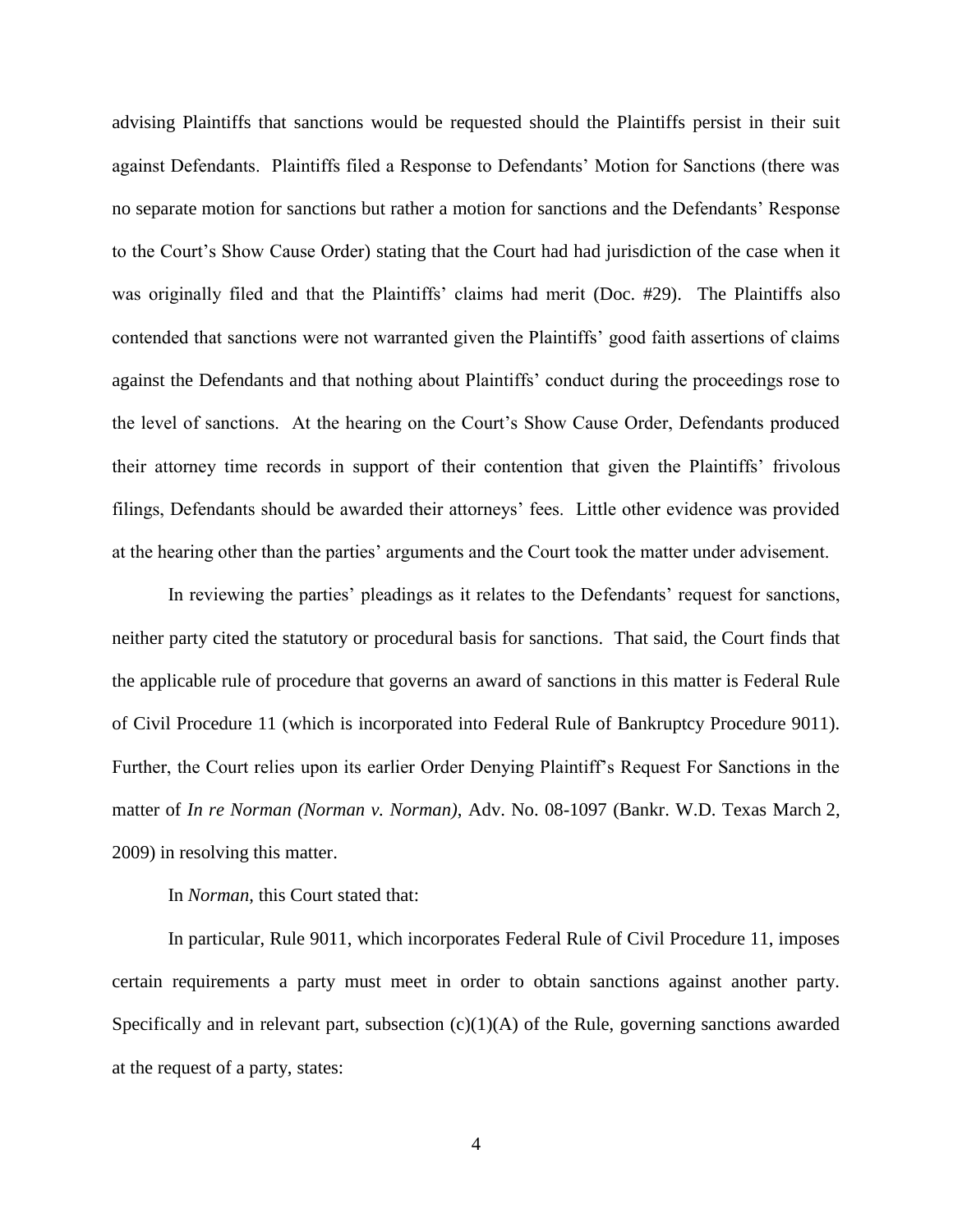A motion for sanctions under this rule shall be made separately from other motions or requests and shall describe the specific conduct alleged to violate subdivision (b). It shall be served as provided in Rule 7004. The motion for sanctions may not be filed with or presented to the court unless, within 21 days after service of the motion (or such other period as the court may prescribe), the challenged paper, claim, defense, contention, allegation, or denial is not withdrawn or appropriately corrected . . .

The Court finds that the Defendants have failed to comply with the Rule in several ways.

First, the Motion for Sanctions was combined with the Response to the Court's Show

Cause Order. It therefore did not comply with the Rule's requirement that it be filed as a motion

separate from any other request or motion.

In addition, it is doubtful that the Motion for Sanctions meets the rigorous standard of

specificity in the Rule's requirement that it "describe the specific conduct alleged to violate

subdivision (b)" of the Rule. First, it does not state which provision of subsection (b) the

Defendant contends was violated. That subsection provides a number of grounds for a violation:

By presenting to the court (whether by signing, filing, submitting, or later advocating) a petition, pleading, written motion, or other paper, an attorney or unrepresented party is certifying that to the best of the person's knowledge, information, and belief, formed after an inquiry reasonable under the circumstances,--

(1) it is not being presented for any improper purpose, such as to harass or to cause unnecessary delay or needless increase in the cost of litigation;

(2) the claims, defenses, and other legal contentions therein are warranted by existing law or by a nonfrivolous argument for the extension, modification, or reversal of existing law or the establishment of new law;

(3) the allegations and other factual contentions have evidentiary support or, if specifically so identified, are likely to have evidentiary support after a reasonable opportunity for further investigation or discovery; and

(4) the denials of factual contentions are warranted on the evidence or, if specifically so identified, are reasonably based on a lack of information or belief.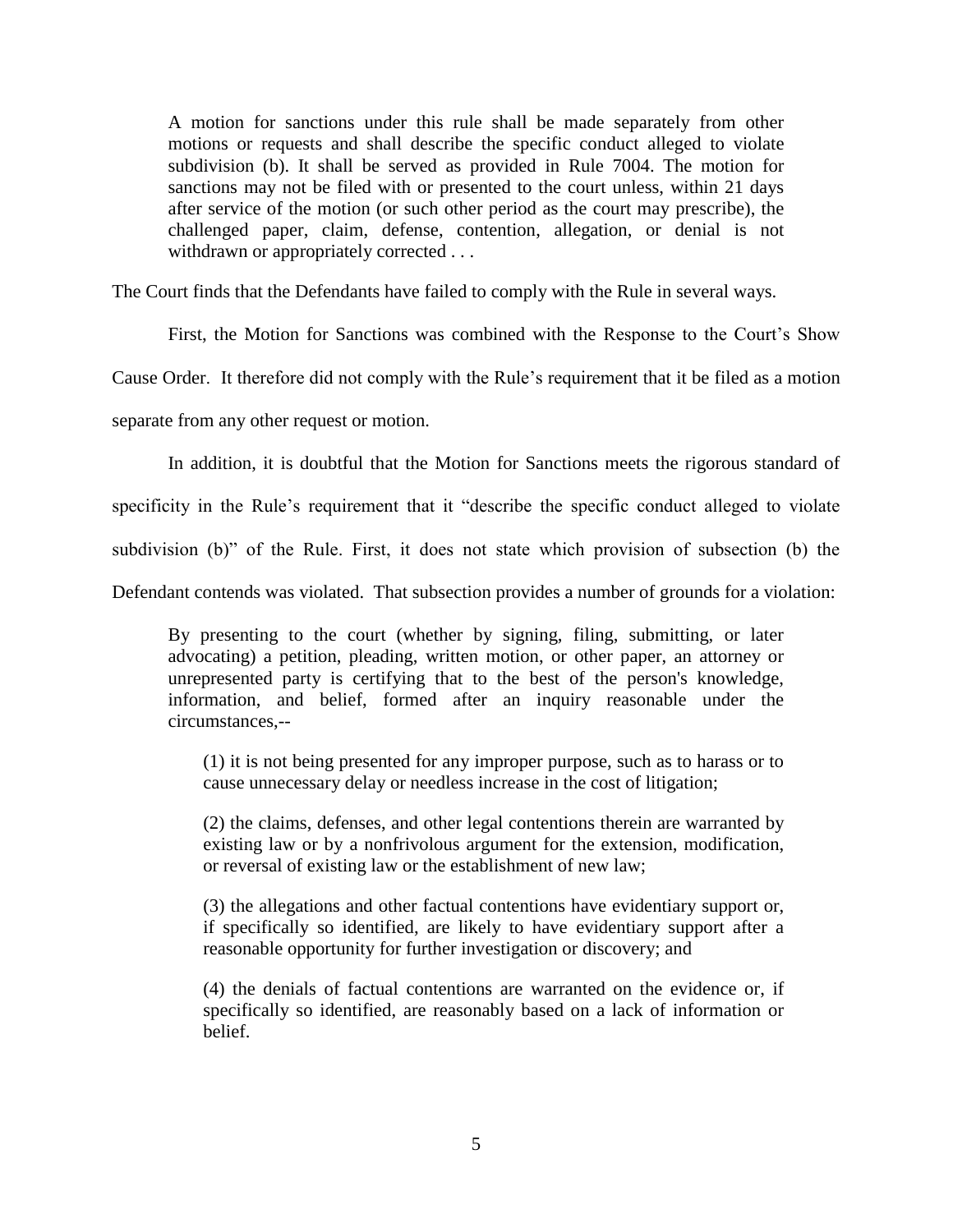However, the Court need not decide whether the Motion for Sanctions is sufficiently specific. The motion fails to comply with Rule 9011 for a second important reason. At the hearing, Defendants' counsel did not address if he had complied with the "safe harbor" provision of the Rule, requiring the Defendants to have given at least 21 days notice of their intent to seek sanctions against the Plaintiffs, and to have given them the opportunity to correct or withdraw the pleading(s) that allegedly gives rise to the claim for sanctions. The only evidence on this point are the two letters that Defendants' counsel sent Plaintiffs' counsel that were attached to Defendants' Response to Show Cause Order. Rule 11 requires that a motion for sanctions itself, which must identify with the specific conduct alleged to be a violation, be served on the opposing party at least 21 days before it is filed. Substantial compliance with Rule 9011's safe harbor provision is not sufficient. *In re Pratt*, 524 F.3d 580 (5<sup>th</sup> Cir. 2008) (holding that informal warning letters that creditor sent to counsel for Chapter 7 debtor prior to filing its motion for Rule 9011 sanctions with the bankruptcy court did not satisfy the service requirement of Rule 9011). The Court in *Pratt* agreed with the Tenth Circuit Court of Appeals's rationale for requiring strict compliance with the Rule:

In *Roth v. Green*, [466 F.3d 1179, 1192-93 ( $10^{th}$  Cir. 2006),] the Tenth Circuit held that warning letters sent to the respondent in advance of filing were insufficient to comply with the service requirement. After analyzing the language of Rule 11 and the Advisory Committee Notes, the court concluded that "warning letters, such as those sent by defendants to [counsel], are supplemental to, and cannot be deemed an adequate substitute for, the service of the motion itself."

[Id. at 1192.] The court went on to state:

The reason for requiring a copy of the motion itself, rather than simply a warning letter, to be served on the allegedly offending party is clear. The safe harbor provisions were intended to "protect[ ] litigants from sanctions whenever possible in order to mitigate Rule 11's chilling effects, formaliz[e] procedural due process considerations such as notice for the protection of the party accused of sanctionable behavior, and encourag[e] the withdrawal of papers that violate the rule without involving the district court." Thus, "a failure to comply with them [should] result in the rejection of the motion for sanctions."